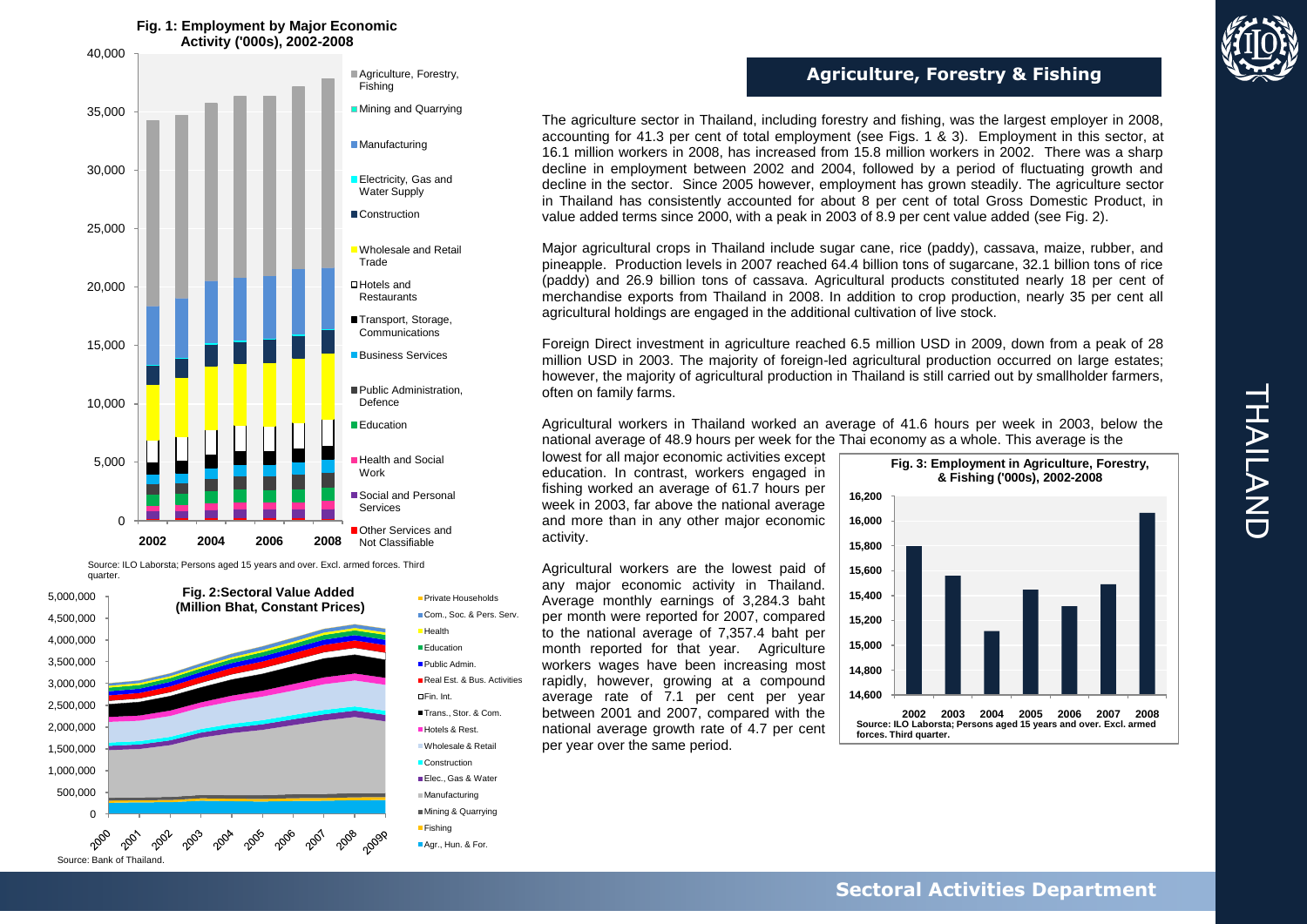## **Wholesale & Retail Trade**



In Thailand, the wholesale and retail trade sector (commerce) contributed 14 per cent of total GDP in value added terms, and accounted for nearly 15 per cent of total employment in 2008 (see Figs. 1 & 2). The sector is the country's second largest employer, after the agriculture, forestry and fishing sector, with 5.6 million jobs in 2008. This marks an increase of 900,000 jobs over the 2002 level, showing an average growth rate of 2.9 per cent per year. Employment growth in this sector has been rising faster than in the country as

a whole, which experienced an average annual growth rate of 1.7 per cent over the same period (see Fig. 4).

In terms of international merchandise trade (much of it carried out by wholesale merchants), Thai exports reached 177.8 billion USD in 2008, while imports reached 178.7 billion USD over the same time period. The majority of Thailand's exports were manufactured products (71.5 per cent), though agricultural products comprised nearly 18 per cent of exported goods in 2008. Major export products include computer equipment, electronic valves, diodes and transistors, heavy petroleum, rubber and rice. Thailand's top export partners include the European Union, the United States, Japan and China.

In 2008, the largest concentration of enterprises operating in Thailand was within the retail trade subsector, with 40.8 per cent of all establishments, or more than 772,000 businesses operating in the subsector. The wholesale trade subsector was much smaller in Thailand, with just 4.6 per cent of all enterprises operating in the subsector. The majority of wholesale and retail establishments in the country are small-scale establishments, employing less than 15 persons. Establishments engaged in retail sales had the highest value added in 2007, of nearly 500 billion THB. Wholesale establishments also had a high value added with more than 358.8 billion THB in 2007. FDI flows in wholesale and retail trade were 236 million USD in 2009, down from a peak of more than 1.1 billion USD in 2001. FDI flows came primarily from Japan, Singapore, Hong Kong, and the European Union, with major contributions from Germany and Belgium.

Average wages in the sector were just above the national average in 2007, at 7,456 baht per month, versus 7,357 baht per month respectively. However, wholesale and retail trade sector wages have not grown as fast as wages in other sectors on average. The rates of growth were 4.7 per cent per year for the nation as a whole, and 2.1 per cent per year for the wholesale and retail trade sector. Working time has also been slightly above average, at 50.4 hours per week on average in wholesale and retail trade, compared to 48.9 hours per week on average for all major economic activities taken as a whole. However, these estimates are for 2003.



## **Manufacturing**

The manufacturing sector in Thailand employed 5.2 million workers in 2008, making it the third largest employer sector, accounting for 13.8 per cent of total employment by economic activity (see Fig.1). Employment in manufacturing has grown slowly, at an average annual rate of 0.6 percent, compared to 1.7 per cent nationally. In 2002, employment in manufacturing was 5.0 million workers and it peaked in 2007 at about 5.6 million, before declining to 5.2.million workers in 2008 (see Fig. 5). The manufacturing sector's contribution to Thailand's gross domestic product in value added terms has been significant; accounting for 40 per cent of the total in 2008.The share of manufacturing has increased since 2000 when it accounted for nearly 36 per cent of value added GDP (see Fig. 2).

The 2007 Industrial Census counted 457,968 manufacturing establishments overall, with the majority of establishments concentrated in food and beverage manufacturing (25.3 %), apparel manufacturing (18.1%) and textile manufacturing (17.9%). The majority of establishments surveyed were small scale establishments, with 94.3% of firms employing less than 15 workers. Large scale establishments employing more than 200 people represent less than 1 per cent of all manufacturing enterprises.

Flows of foreign investment to the manufacturing industry were 3.7 billion USD in 2009, down from a peak of 4.6 billion the previous year. The majority of FDI was directed to the electrical appliances and transportation manufacturing subsectors, with flows of 1.2 billion USD and 1.4 billion USD respectively in 2009. The largest share of foreign investment in Thailand came from companies headquartered in Japan, Singapore, Hong Kong and the European Union. Foreign direct investment was concentrated in the apparel and textiles manufacturing subsector, the electrical machinery subsector, the

transportation manufacturing subsector and in the food, beverage and tobacco manufacturing subsectors.

In terms of working conditions, workers in Thailand averaged 48.9 hours per week on the job in 2003. In manufacturing, the average was slightly higher, at 50.5 hours per week. Wages in manufacturing, which averaged 6,999 baht per month in 2007, up from 6,065 baht per month in 2001, were below the 7,357 baht per month average for all major economic activities in 2007. Employees in the tobacco products manufacturing industry, the coke and refined petroleum products manufacturing industry and those engaged in the production of motor vehicles and transportation equipment received higher levels of remuneration, than other workers in other manufacturing subsectors.

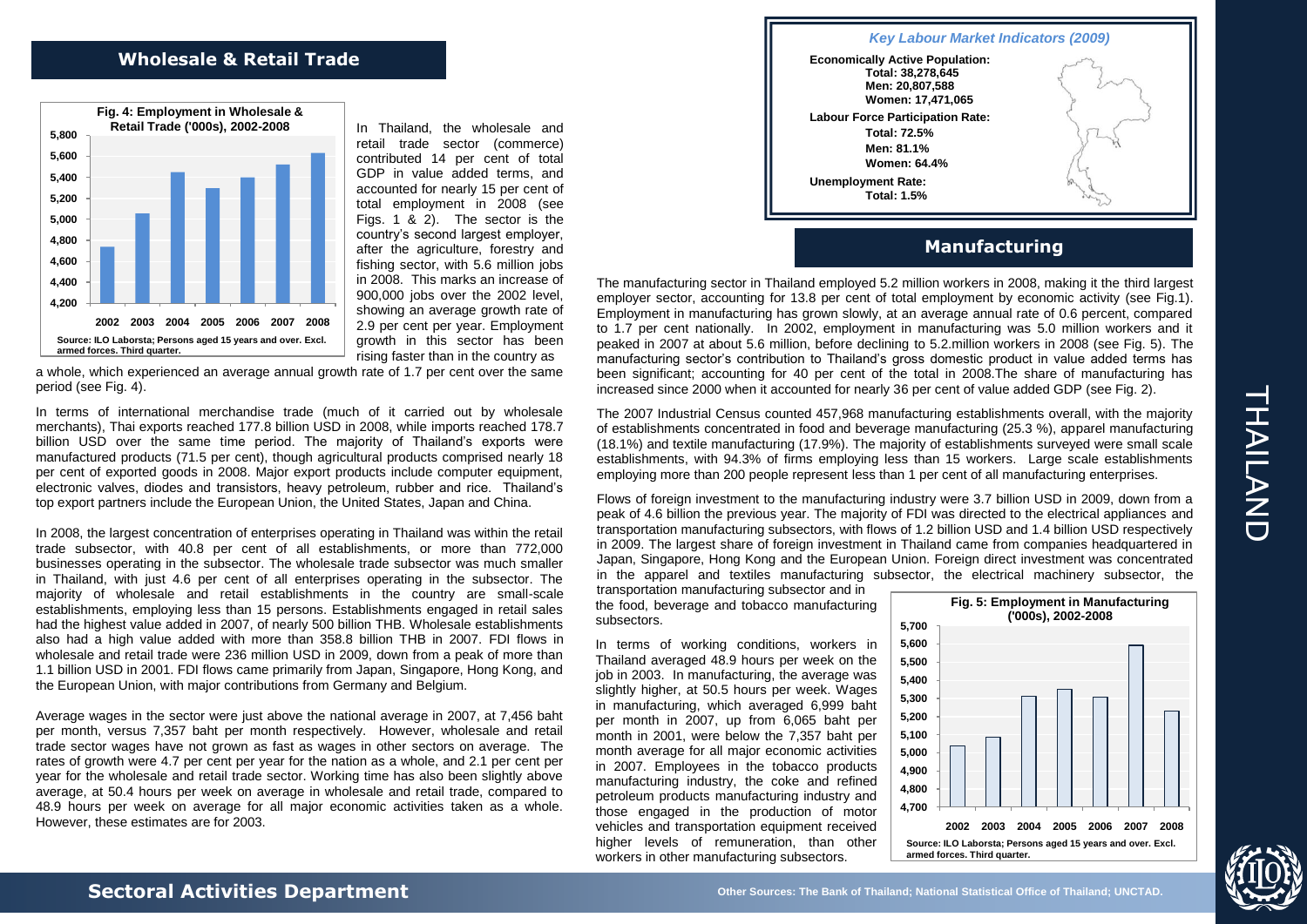| <u>Haliahu</u>               |                                                                                                         |             |             |             |             |             |             |             |             |             |
|------------------------------|---------------------------------------------------------------------------------------------------------|-------------|-------------|-------------|-------------|-------------|-------------|-------------|-------------|-------------|
|                              |                                                                                                         |             |             |             |             |             |             |             |             |             |
|                              | Table 1: GDP Value Added by Industry (Millions of Bhat, Constant Prices) & % Share in Total Value Added |             |             |             |             |             |             |             |             |             |
|                              | 2000                                                                                                    | 2001        | 2002        | 2003        | 2004        | 2005        | 2006        | 2007        | 2008        | 2009        |
| <b>Total GDP Value Added</b> | 3,008,401.0                                                                                             | 3,073,601.0 | 3,237,042.0 | 3,468,166.0 | 3,688,189.0 | 3,858,019.0 | 4,054,504.0 | 4,259,026.0 | 4,364,833.0 | 4,263,139.0 |
|                              | 100.0%                                                                                                  | 100.0%      | 100.0%      | 100.0%      | 100.0%      | 100.0%      | 100.0%      | 100.0%      | 100.0%      | 100.0%      |
| Agr., Hun. & For.            | 259,212.0                                                                                               | 270,158.0   | 272,409.0   | 307,619.0   | 296,996.0   | 288,835.0   | 301,608.0   | 306,747.0   | 320,058.0   | 322,342.0   |
|                              | 8.6%                                                                                                    | 8.8%        | 8.4%        | 8.9%        | 8.1%        | 7.5%        | 7.4%        | 7.2%        | 7.3%        | 7.6%        |
| Fishing                      | 50,736.0                                                                                                | 49,858.0    | 49,770.0    | 55,414.0    | 57,435.0    | 59,057.0    | 63,820.0    | 63,025.0    | 65,167.0    | 68,020.0    |
|                              | 1.7%                                                                                                    | 1.6%        | 1.5%        | 1.6%        | 1.6%        | 1.5%        | 1.6%        | 1.5%        | 1.5%        | 1.6%        |
| Mining & Quarrying           | 64,235.0                                                                                                | 64,622.0    | 71,741.0    | 76,616.0    | 80,837.0    | 88,081.0    | 91,585.0    | 95,088.0    | 95,280.0    | 96,105.0    |
|                              | 2.1%                                                                                                    | 2.1%        | 2.2%        | 2.2%        | 2.2%        | 2.3%        | 2.3%        | 2.2%        | 2.2%        | 2.3%        |
| Manufacturing                | 1,096,168.0                                                                                             | 1,111,457.0 | 1,190,807.0 | 1,318,279.0 | 1,426,338.0 | 1,499,882.0 | 1,588,105.0 | 1,686,372.0 | 1,751,411.0 | 1,645,015.0 |
|                              | 36.4%                                                                                                   | 36.2%       | 36.8%       | 38.0%       | 38.7%       | 38.9%       | 39.2%       | 39.6%       | 40.1%       | 38.6%       |
| Elec., Gas & Water           | 97,570.0                                                                                                | 103,937.0   | 110,137.0   | 115,195.0   | 122,525.0   | 129,004.0   | 135,114.0   | 141,975.0   | 147,603.0   | 148,880.0   |
|                              | 3.2%                                                                                                    | 3.4%        | 3.4%        | 3.3%        | 3.3%        | 3.3%        | 3.3%        | 3.3%        | 3.4%        | 3.5%        |
| Construction                 | 76,323.0                                                                                                | 76,471.0    | 80,615.0    | 82,837.0    | 88,790.0    | 93,809.0    | 98,086.0    | 100,511.0   | 95,190.0    | 95,551.0    |
|                              | 2.5%                                                                                                    | 2.5%        | 2.5%        | 2.4%        | 2.4%        | 2.4%        | 2.4%        | 2.4%        | 2.2%        | 2.2%        |
| Wholesale & Retail           | 474,789.0                                                                                               | 469,569.0   | 479,725.0   | 493,719.0   | 517,310.0   | 541,934.0   | 560,218.0   | 591,030.0   | 596,735.0   | 594,785.0   |
|                              | 15.8%                                                                                                   | 15.3%       | 14.8%       | 14.2%       | 14.0%       | 14.0%       | 13.8%       | 13.9%       | 13.7%       | 14.0%       |
| Hotels & Rest.               | 113,441.0                                                                                               | 118,664.0   | 124,044.0   | 118,852.0   | 133,324.0   | 136,165.0   | 151,267.0   | 157,858.0   | 160,430.0   | 160,017.0   |
|                              | 3.8%                                                                                                    | 3.9%        | 3.8%        | 3.4%        | 3.6%        | 3.5%        | 3.7%        | 3.7%        | 3.7%        | 3.8%        |
| Trans., Stor. & Com.         | 290,388.0                                                                                               | 310,058.0   | 331,168.0   | 340,644.0   | 366,290.0   | 383,925.0   | 407,682.0   | 432,037.0   | 429,933.0   | 413,666.0   |
|                              | 9.7%                                                                                                    | 10.1%       | 10.2%       | 9.8%        | 9.9%        | 10.0%       | 10.1%       | 10.1%       | 9.8%        | 9.7%        |
| Fin. Int.                    | 84,009.0                                                                                                | 85,757.0    | 95,693.0    | 111,807.0   | 125,723.0   | 136,342.0   | 140,719.0   | 148,575.0   | 160,938.0   | 167,346.0   |
|                              | 2.8%                                                                                                    | 2.8%        | 3.0%        | 3.2%        | 3.4%        | 3.5%        | 3.5%        | 3.5%        | 3.7%        | 3.9%        |
| Real Est. & Bus. Activities  | 120,328.0                                                                                               | 122,431.0   | 128,400.0   | 134,641.0   | 143,581.0   | 151,225.0   | 159,500.0   | 164,607.0   | 168,739.0   | 170,597.0   |
|                              | 4.0%                                                                                                    | 4.0%        | 4.0%        | 3.9%        | 3.9%        | 3.9%        | 3.9%        | 3.9%        | 3.9%        | 4.0%        |
| Public Admin.                | 95,282.0                                                                                                | 98,847.0    | 105,255.0   | 108,375.0   | 111,795.0   | 116,267.0   | 115,298.0   | 120,583.0   | 122,161.0   | 122,260.0   |
|                              | 3.2%                                                                                                    | 3.2%        | 3.3%        | 3.1%        | 3.0%        | 3.0%        | 2.8%        | 2.8%        | 2.8%        | 2.9%        |
| Education                    | 83,811.0                                                                                                | 84,956.0    | 85,807.0    | 86,760.0    | 89,821.0    | 96,138.0    | 99,343.0    | 109,095.0   | 109,423.0   | 115,190.0   |
|                              | 2.8%                                                                                                    | 2.8%        | 2.7%        | 2.5%        | 2.4%        | 2.5%        | 2.5%        | 2.6%        | 2.5%        | 2.7%        |
| Health                       | 41,438.0                                                                                                | 44,473.0    | 44,358.0    | 42,689.0    | 43,678.0    | 48,515.0    | 50,938.0    | 54,680.0    | 54,263.0    | 55,346.0    |
|                              | 1.4%                                                                                                    | 1.4%        | 1.4%        | 1.2%        | 1.2%        | 1.3%        | 1.3%        | 1.3%        | 1.2%        | 1.3%        |
| Com., Soc. & Pers. Serv.     | 57,295.0                                                                                                | 58,903.0    | 63,663.0    | 71,168.0    | 80,066.0    | 85,155.0    | 87,619.0    | 83,148.0    | 83,740.0    | 84,186.0    |
|                              | 1.9%                                                                                                    | 1.9%        | 2.0%        | 2.1%        | 2.2%        | 2.2%        | 2.2%        | 2.0%        | 1.9%        | 2.0%        |
| Private Households           | 3,376.0                                                                                                 | 3,440.0     | 3,450.0     | 3,551.0     | 3,680.0     | 3,685.0     | 3,602.0     | 3,695.0     | 3,762.0     | 3,833.0     |
|                              | 0.1%                                                                                                    | 0.1%        | 0.1%        | 0.1%        | 0.1%        | 0.1%        | 0.1%        | 0.1%        | 0.1%        | 0.1%        |

**Thailand**

Source: Bank of Thailand.

Notes: Sectors are classified according to the national classification of industrial sectors as reported by the national source. Sum of individual sectors may not equal total due to rounding and other adjustments introduced by the national source.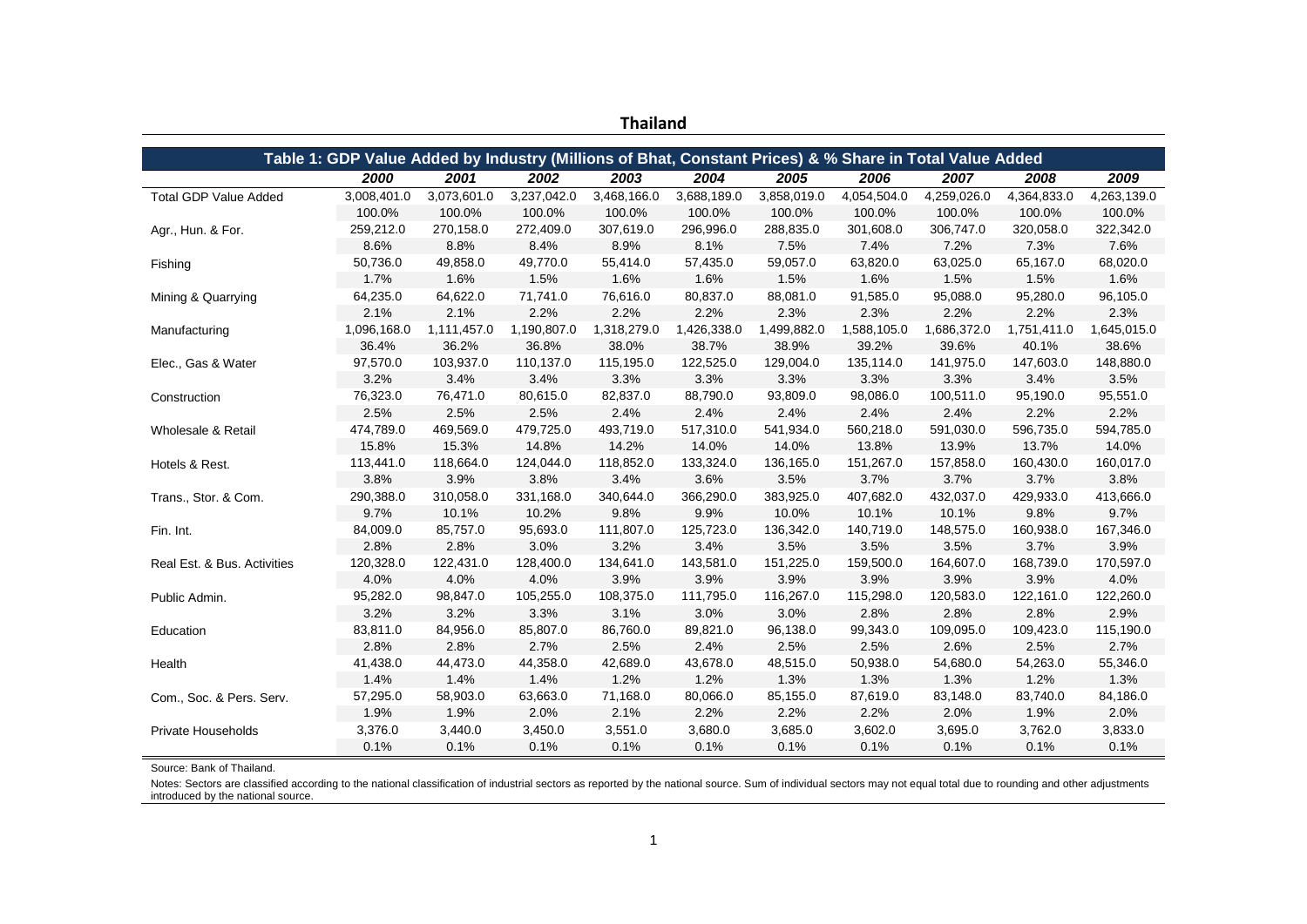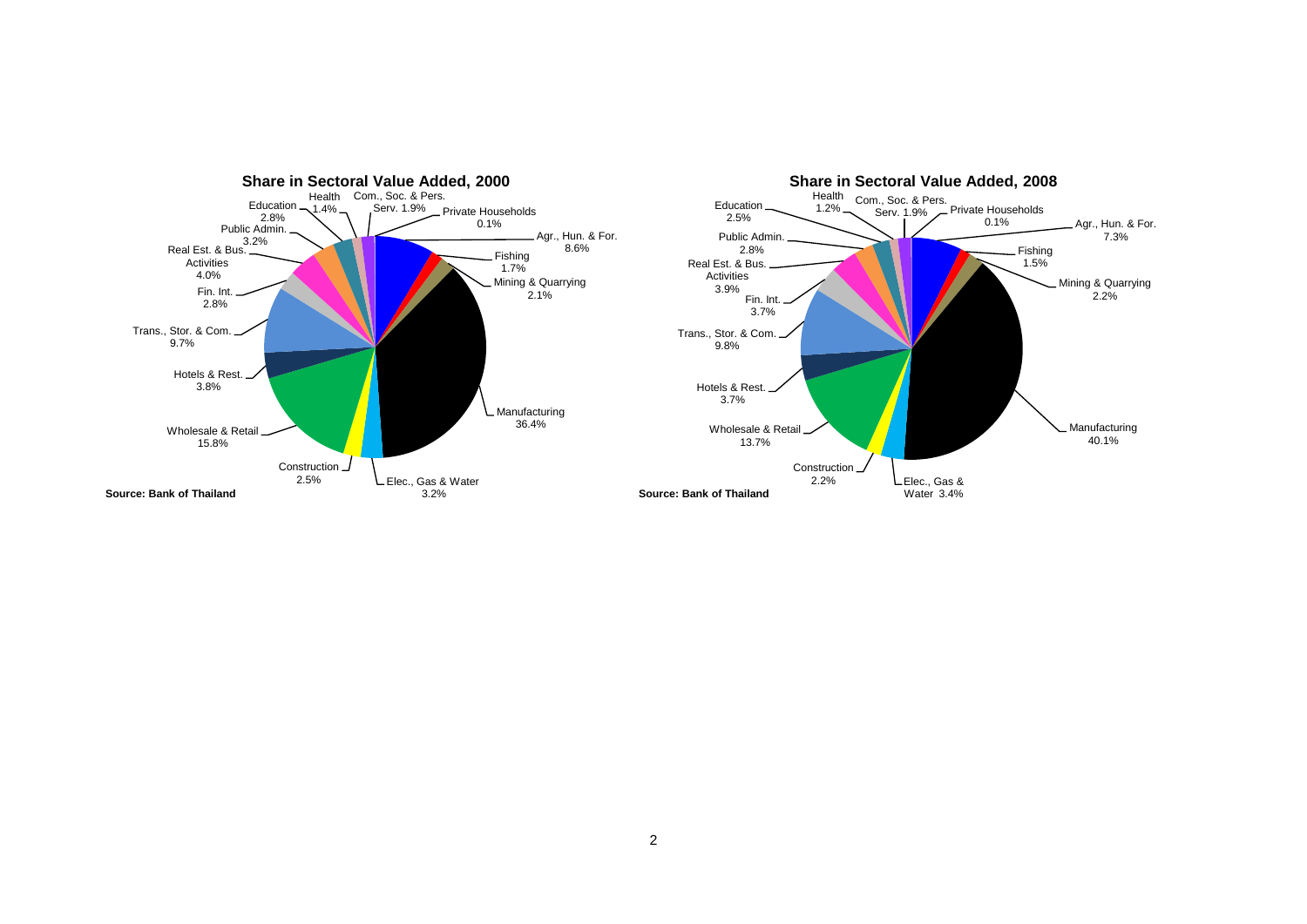| Table 2: World Merchandise Exports (Thousand USD, Current Prices) |                                                   |              |              |              |              |              |                |               |               |               |               |
|-------------------------------------------------------------------|---------------------------------------------------|--------------|--------------|--------------|--------------|--------------|----------------|---------------|---------------|---------------|---------------|
|                                                                   |                                                   | 2000         | 2001         | 2002         | 2003         | 2004         | 2005           | 2006          | 2007          | 2008          | 2009          |
| <b>Total All Products</b>                                         |                                                   | 68,818,989.6 | 64,919,225.9 | 68,107,865.1 | 80,323,274.4 | 96,247,901.3 | 110,110,034.2  | 130,580,046.1 | 153,571,126.2 | 175,907,915.3 | 152,497,202.6 |
| <b>All Food Items</b>                                             |                                                   | 9,924,041.4  | 10,017,616.0 | 9,940,236.3  | 11,319,201.4 | 12,447,841.2 | 12,820,043.4   | 14,683,873.4  | 17,715,570.3  | 23,292,697.8  | 22,138,824.5  |
| Food                                                              |                                                   | 9,751,920.6  | 9,846,084.8  | 9,764,087.3  | 11,118,351.3 | 12,218,041.3 | 12,566,607.5   | 14,388,391.2  | 17,339,630.9  | 22,796,984.7  | 21,615,477.4  |
|                                                                   | Beverages & Tobacco                               | 172,120.8    | 171,531.1    | 176,149.0    | 200,850.0    | 229,799.9    | 253,435.9      | 295,482.2     | 375,939.4     | 495,713.1     | 523,347.1     |
|                                                                   | <b>Agricultural Raw Materials</b>                 | 2,296,247.0  | 2,037,655.3  | 2,515,525.2  | 3,761,891.8  | 4,624,341.2  | 4,995,501.3    | 6,868,190.9   | 7,269,967.2   | 8,369,209.5   | 5,865,111.5   |
|                                                                   | Ores, Metals, Precious Stones & Non-Monetary Gold | 1,415,213.7  | 1,294,603.9  | 1,607,682.2  | 1,906,143.8  | 2,127,076.8  | 2,609,819.0    | 3,702,112.5   | 5,720,840.0   | 7,407,862.5   | 8,586,304.4   |
|                                                                   | Ores & Metals                                     | 795,761.4    | 695,529.3    | 760,550.5    | 795,044.9    | 1,106,527.6  | 1,368,346.3    | 1,964,274.4   | 2,735,373.7   | 2,285,821.4   | 1,623,161.3   |
| <b>Fuels</b>                                                      |                                                   | 2,206,247.9  | 1,809,357.1  | 1,819,303.4  | 2,126,032.2  | 3,414,987.4  | 4,767,755.1    | 6,506,745.3   | 6,840,144.6   | 11,299,021.4  | 7,788,252.6   |
|                                                                   | Coal, Coke, & Briquettes                          | 43.7         | 2.3          | 43.7         | 0.3          | 235.6        | 1,658.1        | 8.6           | 206.8         | 16,632.0      | 2,775.0       |
| Materials                                                         | Petroleum, Petroleum Products & Related           | 1,932,604.7  | 1,620,599.9  | 1,644,181.3  | 1,895,416.9  | 3,100,873.3  | 4,358,312.3    | 6,180,976.0   | 6,636,195.2   | 11,192,875.7  | 7,697,691.9   |
|                                                                   | Gas, Natural & Manufactured                       | 273,599.5    | 188,755.0    | 175,078.5    | 230,615.0    | 313,878.5    | 399,022.2      | 296,566.8     | 160,846.2     | 19,529.3      | 9,927.3       |
|                                                                   | <b>Electric Current</b>                           |              | ÷            |              |              | ÷            | 8,762.5        | 29,193.9      | 42,896.3      | 69,984.4      | 77,858.5      |
| <b>Manufactured Goods</b>                                         |                                                   | 51,082,736.2 | 47,574,289.4 | 50,196,263.3 | 59,407,352.1 | 72,109,966.0 | 83,342,299.9   | 97,154,601.6  | 115,004,406.1 | 125,537,969.1 | 108,117,795.3 |
| Chemicals                                                         |                                                   | 4,078,822.2  | 3,717,478.4  | 4,166,202.0  | 5,257,257.1  | 6,909,065.5  | 8,912,642.0    | 10,440,305.1  | 12,153,822.5  | 13,777,656.5  | 12,438,310.1  |
|                                                                   | Machinery & Transport Equipment                   | 29,996,905.4 | 27,291,821.7 | 28,910,710.2 | 35,190,997.8 | 42,776,522.0 | 49, 192, 198.2 | 58,371,137.6  | 68,812,190.5  | 74,341,537.7  | 61,914,807.2  |
| Iron & Steel                                                      |                                                   | 898,901.6    | 635,099.3    | 752,597.1    | 1,035,190.3  | 1,532,039.6  | 1,643,353.4    | 1,842,489.2   | 3,835,796.9   | 2,868,703.9   | 1,515,316.5   |
|                                                                   | Textile Fibres, Yarn, Fabrics & Clothing          | 5,983,907.4  | 5,703,739.6  | 5,640,356.6  | 6,111,882.0  | 7,010,786.4  | 7,333,131.6    | 7,607,882.1   | 7,730,681.7   | 7,965,503.1   | 7,270,419.5   |
|                                                                   | <b>Other Manufactured Goods</b>                   | 17,007,008.7 | 16,564,989.3 | 17,119,351.1 | 18,959,097.3 | 22,424,378.6 | 25,237,459.7   | 28,343,159.0  | 34,038,393.2  | 37,418,774.9  | 33,764,678.0  |

Source: UNCTADStat. Data presented according to SITC Rev.3 and standard UNCTAD product groupings.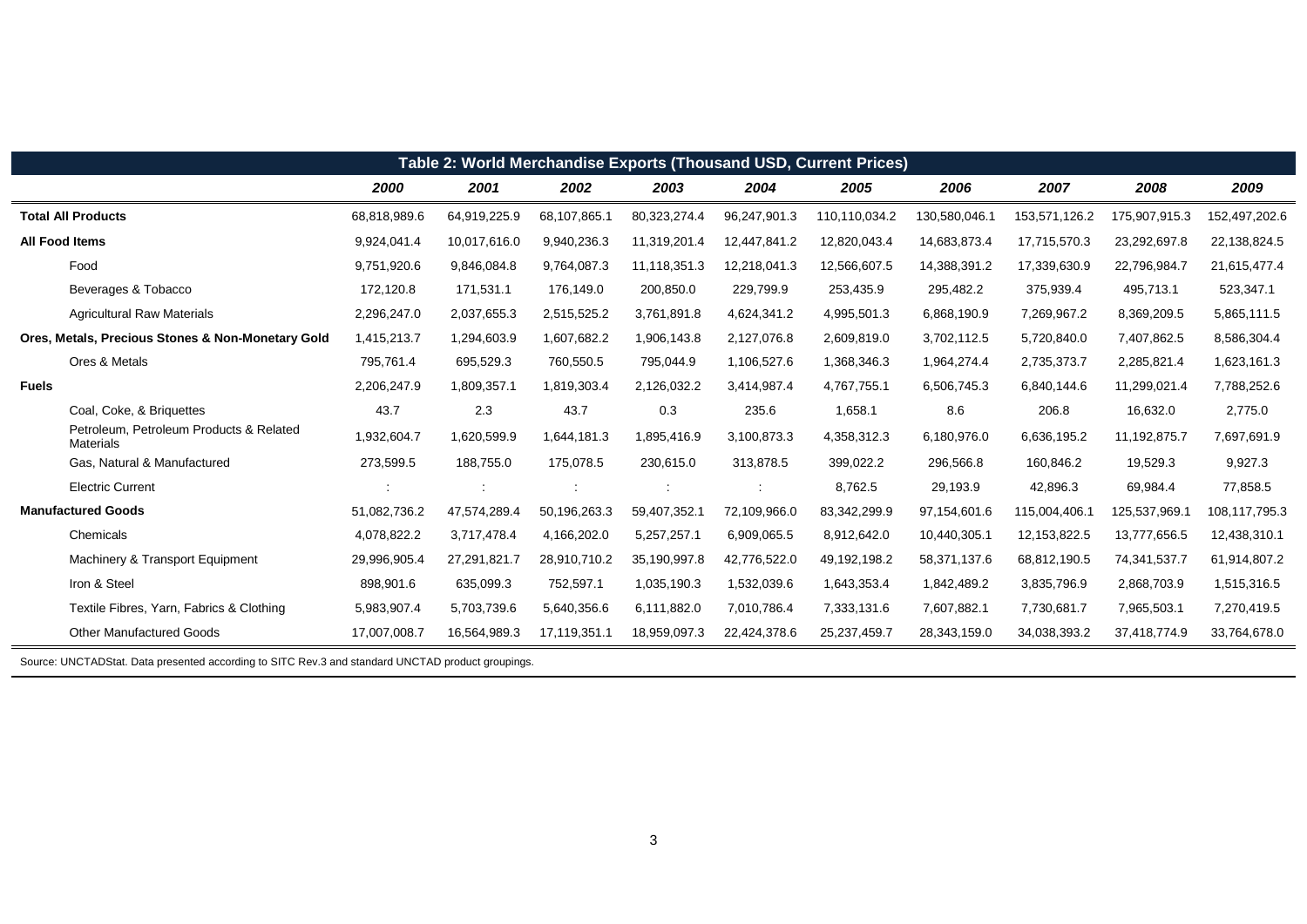| Table 3: World Merchandise Imports (Thousand USD, Current Prices) |                                                             |              |              |              |              |              |                 |               |               |                 |               |
|-------------------------------------------------------------------|-------------------------------------------------------------|--------------|--------------|--------------|--------------|--------------|-----------------|---------------|---------------|-----------------|---------------|
|                                                                   |                                                             | 2000         | 2001         | 2002         | 2003         | 2004         | 2005            | 2006          | 2007          | 2008            | 2009          |
|                                                                   | <b>Total All Products</b>                                   | 61,921,361.2 | 61,960,580.6 | 64,645,215.5 | 75,824,142.2 | 94,402,609.5 | 118, 164, 338.3 | 128,584,476.0 | 143,761,449.8 | 178,613,109.3   | 133,769,638.8 |
|                                                                   | <b>All Food Items</b>                                       | 2,676,524.2  | 3,061,223.2  | 3,216,296.7  | 3,708,265.6  | 4,190,166.4  | 4,699,852.6     | 4,972,150.2   | 5,937,908.4   | 8,478,599.0     | 7,098,599.0   |
|                                                                   | Food                                                        | 2,450,223.4  | 2,844,403.6  | 2,995,448.6  | 3,471,668.1  | 3,914,587.5  | 4,405,738.7     | 4,657,782.0   | 5,635,163.1   | 8,107,603.5     | 6,790,351.5   |
|                                                                   | Beverages & Tobacco                                         | 226,300.7    | 216,819.7    | 220,848.1    | 236,597.6    | 275,579.0    | 294,114.0       | 314,368.2     | 302,745.3     | 370,995.5       | 308,247.5     |
|                                                                   | <b>Agricultural Raw Materials</b>                           | 1,807,019.6  | 1,736,651.4  | 1,759,801.2  | 2,011,097.9  | 2,209,586.1  | 2,420,635.1     | 2,375,289.1   | 2,543,593.3   | 3,189,867.2     | 2,265,429.8   |
|                                                                   | Ores, Metals, Precious Stones & Non-Monetary Gold           | 3,402,589.4  | 3,619,757.9  | 3,795,622.6  | 4,348,240.8  | 6,493,959.3  | 8,093,879.4     | 9,882,601.9   | 11,056,824.4  | 17,200,811.9    | 10,268,661.8  |
|                                                                   | Ores & Metals                                               | 1,888,147.5  | 1,936,061.9  | 1,982,105.9  | 2,530,748.6  | 4,015,365.8  | 4,624,630.6     | 6,475,760.5   | 7,725,395.9   | 9,139,325.1     | 5,418,915.8   |
| <b>Fuels</b>                                                      |                                                             | 7,548,606.0  | 7,473,752.1  | 7,478,873.6  | 9,029,426.9  | 13,206,016.2 | 20,942,831.8    | 25,622,701.2  | 25,895,184.4  | 37,209,444.0    | 24,877,710.9  |
|                                                                   | Coal, Coke, & Briguettes                                    | 125,821.8    | 168,600.3    | 178,177.4    | 225,382.5    | 304,880.7    | 383,255.3       | 495,358.7     | 851,807.1     | 1,095,498.3     | 1,069,176.6   |
|                                                                   | Petroleum, Petroleum Products & Related<br><b>Materials</b> | 7,313,671.0  | 6,654,295.8  | 6,560,999.6  | 8,093,532.9  | 11,820,922.3 | 18,971,772.4    | 22,864,440.3  | 22,815,999.2  | 32,417,405.2    | 20,678,908.1  |
|                                                                   | Gas, Natural & Manufactured                                 | 109,113.2    | 650,856.0    | 739,696.6    | 710,511.5    | 1,080,208.3  | 1,493,655.0     | 2,019,683.4   | 2,071,791.4   | 3,532,693.5     | 3,029,937.5   |
|                                                                   | <b>Electric Current</b>                                     |              |              |              |              | 4.8          | 94,149.0        | 243,218.8     | 155,586.7     | 163,846.9       | 99,688.7      |
|                                                                   | <b>Manufactured Goods</b>                                   | 46,044,845.3 | 45,592,865.2 | 47,851,943.8 | 55,886,222.8 | 67,393,279.9 | 80,625,891.8    | 84,458,101.7  | 97,317,137.0  | 112,533,800.6   | 89,256,781.0  |
|                                                                   | Chemicals                                                   | 6,821,097.4  | 6,660,206.0  | 7,217,519.8  | 8,476,487.0  | 10,594,098.9 | 12,006,332.0    | 13,188,969.6  | 15,349,833.8  | 19,607,398.0    | 14,351,925.6  |
|                                                                   | Machinery & Transport Equipment                             | 27,868,962.1 | 28,022,319.5 | 28,532,442.4 | 32,963,322.7 | 38,404,748.4 | 44,944,153.1    | 46,784,698.1  | 50,737,720.7  | 56,775,108.3    | 48,746,654.4  |
|                                                                   | Iron & Steel                                                | 2,781,061.7  | 2,579,836.6  | 3,238,177.7  | 4,083,924.4  | 6,318,722.3  | 8,708,296.3     | 7,880,406.3   | 12,461,931.1  | 13,601,246.6    | 7,478,194.4   |
|                                                                   | Textile Fibres, Yarn, Fabrics & Clothing                    | 2,389,013.1  | 2,315,560.6  | 2,329,501.9  | 2,481,974.4  | 2,794,468.5  | 3,005,500.8     | 3,079,603.9   | 3,220,370.4   | 3,815,025.9     | 2,968,888.0   |
|                                                                   | <b>Other Manufactured Goods</b>                             | 11,354,785.9 | 10,910,339.7 | 12,101,981.7 | 14,446,413.1 | 18,394,432.7 | 23,675,406.7    | 24,484,433.9  | 31,229,582.5  | 36, 151, 294. 3 | 26,158,200.9  |

Source: UNCTADStat. Data presented according to SITC Rev.3 and standard UNCTAD product groupings.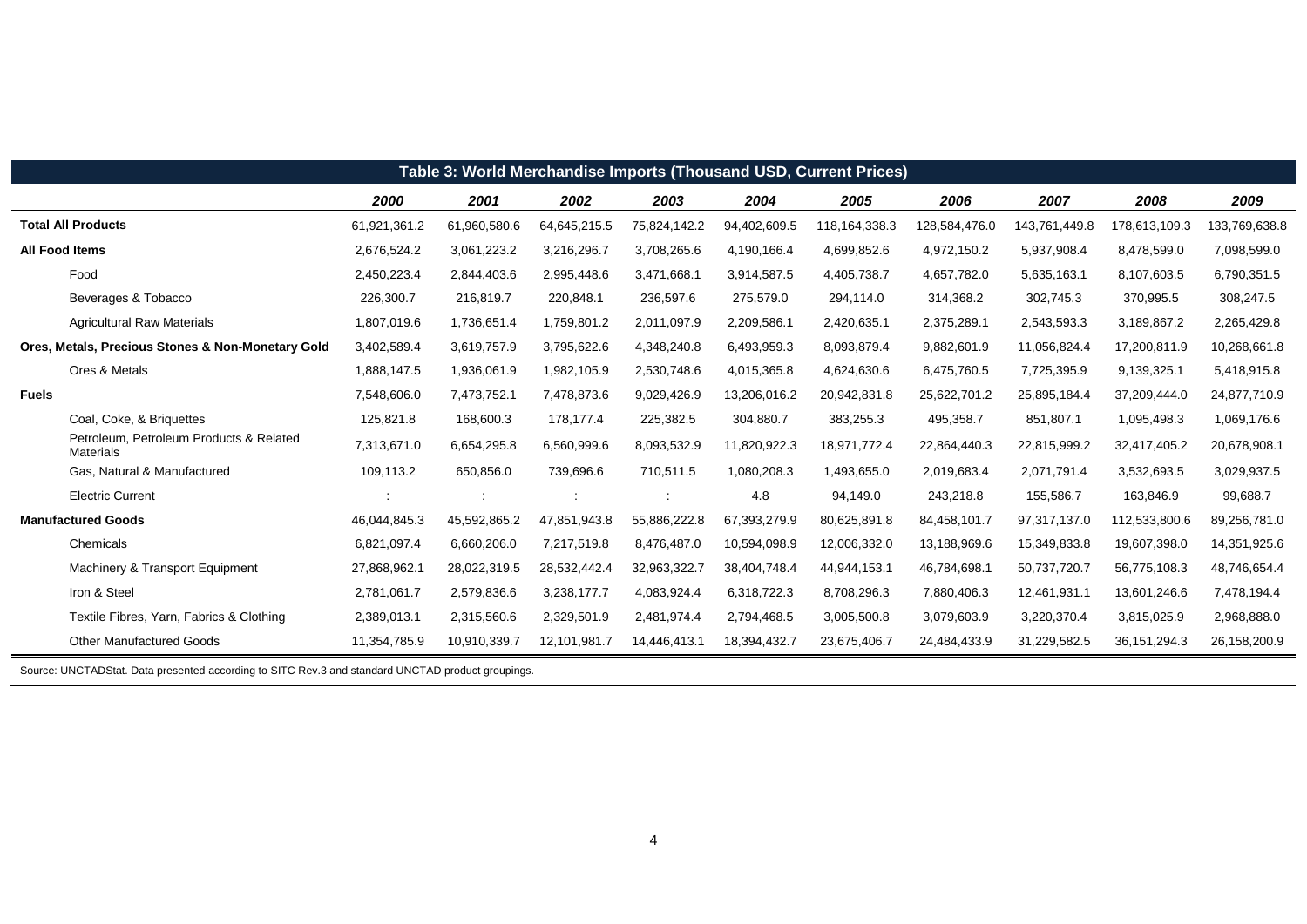| Table 4: Employment by Major Economic Activity (thousands) & % Share in Total Employment |          |         |                 |                 |         |                                                       |         |
|------------------------------------------------------------------------------------------|----------|---------|-----------------|-----------------|---------|-------------------------------------------------------|---------|
|                                                                                          | 2002     | 2003    | 2004            | 2005            | 2006    | 2007                                                  | 2008    |
| <b>Total Economy</b>                                                                     | 34,262.9 |         |                 |                 |         | 34,677.1 35,711.6 36,302.4 36,344.6 37,122.2 37,836.6 |         |
|                                                                                          | 100.0%   |         |                 |                 |         | 100.0% 100.0% 100.0% 100.0% 100.0% 100.0%             |         |
| Agriculture, Hunting and Forestry                                                        | 15,311.3 |         |                 |                 |         | 15,146.1 14,719.4 15,007.7 14,887.1 15,081.8 15,641.4 |         |
|                                                                                          | 44.7%    | 43.7%   | 41.2%           | 41.3%           | 41.0%   | 40.6%                                                 | 41.3%   |
| Fishing                                                                                  | 488.0    | 415.4   | 396.0           | 440.9           | 428.2   | 410.0                                                 | 425.6   |
|                                                                                          | 1.4%     | 1.2%    | 1.1%            | 1.2%            | 1.2%    | 1.1%                                                  | 1.1%    |
| Mining and Quarrying                                                                     | 36.9     | 39.6    | 35.2            | 40.1            | 54.6    | 53.9                                                  | 55.0    |
|                                                                                          | 0.1%     | 0.1%    | 0.1%            | 0.1%            | 0.2%    | 0.1%                                                  | 0.1%    |
| Manufacturing                                                                            | 5,039.8  | 5,086.3 | 5,313.3         | 5,350.1         | 5,306.6 | 5,593.0                                               | 5,231.4 |
|                                                                                          | 14.7%    | 14.7%   | 14.9%           | 14.7%           | 14.6%   | 15.1%                                                 | 13.8%   |
| Electricity, Gas and Water Supply                                                        | 95.4     | 105.2   | 98.7            | 106.8           | 99.3    | 104.9                                                 | 103.1   |
|                                                                                          | 0.3%     | 0.3%    | 0.3%            | 0.3%            | 0.3%    | 0.3%                                                  | 0.3%    |
| Construction                                                                             | 1,619.5  | 1,614.1 | 1,878.1         | 1,853.0         | 2,038.9 | 1,938.7                                               | 2,012.1 |
|                                                                                          | 4.7%     | 4.7%    | 5.3%            | 5.1%            | 5.6%    | 5.2%                                                  | 5.3%    |
| Wholesale and Retail Trade                                                               | 4,739.4  |         | 5,057.2 5,451.6 | 5,297.0 5,401.9 |         | 5,525.4                                               | 5,634.9 |
|                                                                                          | 13.8%    | 14.6%   | 15.3%           | 14.6%           | 14.9%   | 14.9%                                                 | 14.9%   |
| <b>Hotels and Restaurants</b>                                                            | 1,988.1  | 2,103.3 | 2,206.4         | 2,300.1         | 2,214.9 | 2,302.5                                               | 2,353.2 |
|                                                                                          | 5.8%     | 6.1%    | 6.2%            | 6.3%            | 6.1%    | 6.2%                                                  | 6.2%    |
| Transport, Storage, Communications                                                       | 964.6    | 987.5   | 1,067.5         | 1,075.9         | 1,052.9 | 1,026.5                                               | 1,090.5 |
|                                                                                          | 2.8%     | 2.8%    | 3.0%            | 3.0%            | 2.9%    | 2.8%                                                  | 2.9%    |
| Financial Intermediation                                                                 | 263.2    | 279.3   | 303.4           | 339.7           | 349.7   | 350.2                                                 | 396.2   |
|                                                                                          | 0.8%     | 0.8%    | 0.8%            | 0.9%            | 1.0%    | 0.9%                                                  | 1.0%    |
| Real Estate, Rental, Business Services                                                   | 498.7    | 567.4   | 633.7           | 651.7           | 659.3   | 717.4                                                 | 717.0   |
|                                                                                          | 1.5%     | 1.6%    | 1.8%            | 1.8%            | 1.8%    | 1.9%                                                  | 1.9%    |
| Public Administration, Defence                                                           | 956.7    | 902.8   | 1,015.0         | 1,095.6         | 1,170.1 | 1,286.9                                               | 1,303.3 |
|                                                                                          | 2.8%     | 2.6%    | 2.8%            | 3.0%            | 3.2%    | 3.5%                                                  | 3.4%    |
| Education                                                                                | 946.7    | 957.1   | 1,082.5         | 1,122.3         | 1,079.9 | 1,085.0                                               | 1,097.5 |
|                                                                                          | 2.8%     | 2.8%    | 3.0%            | 3.1%            | 3.0%    | 2.9%                                                  | 2.9%    |
| Health and Social Work                                                                   | 471.3    | 518.0   | 535.1           | 611.0           | 602.8   | 647.2                                                 | 720.4   |
|                                                                                          | 1.4%     | 1.5%    | 1.5%            | 1.7%            | 1.7%    | 1.7%                                                  | 1.9%    |
| Social and Personal Services                                                             | 602.3    | 621.1   | 712.7           | 718.8           | 710.3   | 718.0                                                 | 818.9   |
|                                                                                          | 1.8%     | 1.8%    | 2.0%            | 2.0%            | 2.0%    | 1.9%                                                  | 2.2%    |
| Private Households Employment                                                            | 221.6    | 254.8   | 239.0           | 241.5           | 221.9   | 229.1                                                 | 196.1   |
|                                                                                          | 0.6%     | 0.7%    | 0.7%            | 0.7%            | 0.6%    | 0.6%                                                  | 0.5%    |
| <b>Extra-Territorial Organizations</b>                                                   | 4.9      | 0.9     | 0.9             | 2.2             | 0.4     | 1.1                                                   | 1.4     |
|                                                                                          | 0.0%     | 0.0%    | 0.0%            | 0.0%            | 0.0%    | 0.0%                                                  | 0.0%    |
| Not classifiable by economic activity                                                    | 14.5     | 21.0    | 23.1            | 47.7            | 65.8    | 50.6                                                  | 38.5    |
|                                                                                          | 0.0%     | 0.1%    | 0.1%            | 0.1%            | 0.2%    | 0.1%                                                  | 0.1%    |

Persons aged 15 years and over. Excl. armed forces. Third quarter. Sectors are classified according to ISIC Rev.3, as reported in ILO Laborsta. Sum of individual sectors may not equal total due to rounding. Total employment is comprised of all persons above a specific age who during a specified brief period were either in paid employment at work, with a job but not at work, or self-employed. This category covers not only employees (wage earners and salaried employees), but also employers, own-account workers, members of producers' cooperatives, contributing family workers and workers not classifiable by status. Data are non-seasonally adjusted.

Source: ILO Laborsta.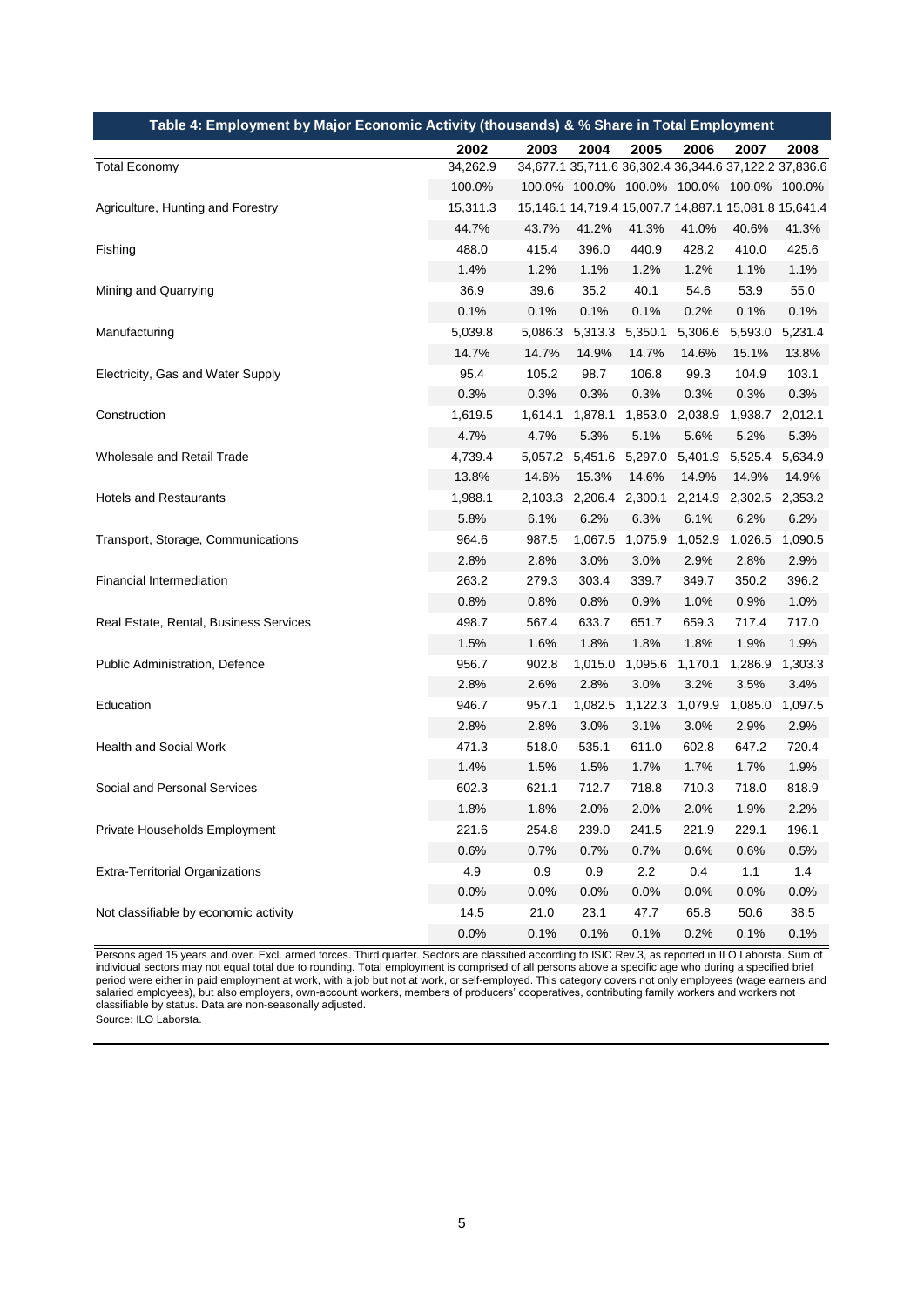

| Table 5: Average Actual Weekly Working Hours by Major Economic Activity                               |      |      |      |  |  |  |  |  |
|-------------------------------------------------------------------------------------------------------|------|------|------|--|--|--|--|--|
|                                                                                                       | 2001 | 2002 | 2003 |  |  |  |  |  |
| <b>Total Economy</b>                                                                                  | 42.4 | 48.6 | 48.9 |  |  |  |  |  |
| Agriculture, Hunting and Forestry                                                                     | 41.1 | 48.3 | 41.6 |  |  |  |  |  |
| Fishing                                                                                               | 59.3 | 48.4 | 61.7 |  |  |  |  |  |
| Mining and Quarrying                                                                                  | 41.1 | 49.9 | 50.4 |  |  |  |  |  |
| Manufacturing                                                                                         | 50.1 | 47.5 | 50.5 |  |  |  |  |  |
| Electricity, Gas and Water Supply                                                                     | 51.2 | 52.5 | 45.5 |  |  |  |  |  |
| Construction                                                                                          | 50.1 | 48.6 | 49.7 |  |  |  |  |  |
| Wholesale and Retail Trade; Repair of Motor Vehicles, Motorcycles and Personal and Household<br>Goods | 45.0 | 50.4 | 50.4 |  |  |  |  |  |
| <b>Hotels and Restaurants</b>                                                                         | 48.8 | 49.1 | 51.9 |  |  |  |  |  |
| Transport, Storage and Communications                                                                 | 50.0 | 52.2 | 49.1 |  |  |  |  |  |
| Financial Intermediation                                                                              | 52.9 | 51.3 | 49.5 |  |  |  |  |  |
| Real Estate, Renting and Business Activities                                                          | 50.7 | 47.7 | 52.2 |  |  |  |  |  |
| Education                                                                                             | 42.0 | 49.3 | 39.3 |  |  |  |  |  |
| <b>Health and Social Work</b>                                                                         | 53.4 | 47.3 | 49.9 |  |  |  |  |  |
| Other Community, Social and Personal Service Activities                                               | 39.0 | 48.7 | 46.4 |  |  |  |  |  |
| Households with Employed Persons                                                                      | 49.0 | 49.8 | 58.3 |  |  |  |  |  |
| Extra-Territorial Organizations and Bodies                                                            | 47.2 |      |      |  |  |  |  |  |
| Not Classifiable by Economic Activity                                                                 | 61.1 |      |      |  |  |  |  |  |

Persons aged 15 years and over. Excl. armed forces. Third quarter. Sectors are classified according to ISIC Rev.3, as reported in ILO Laborsta. Data are non-seasonally adjusted. Source: ILO Laborsta.